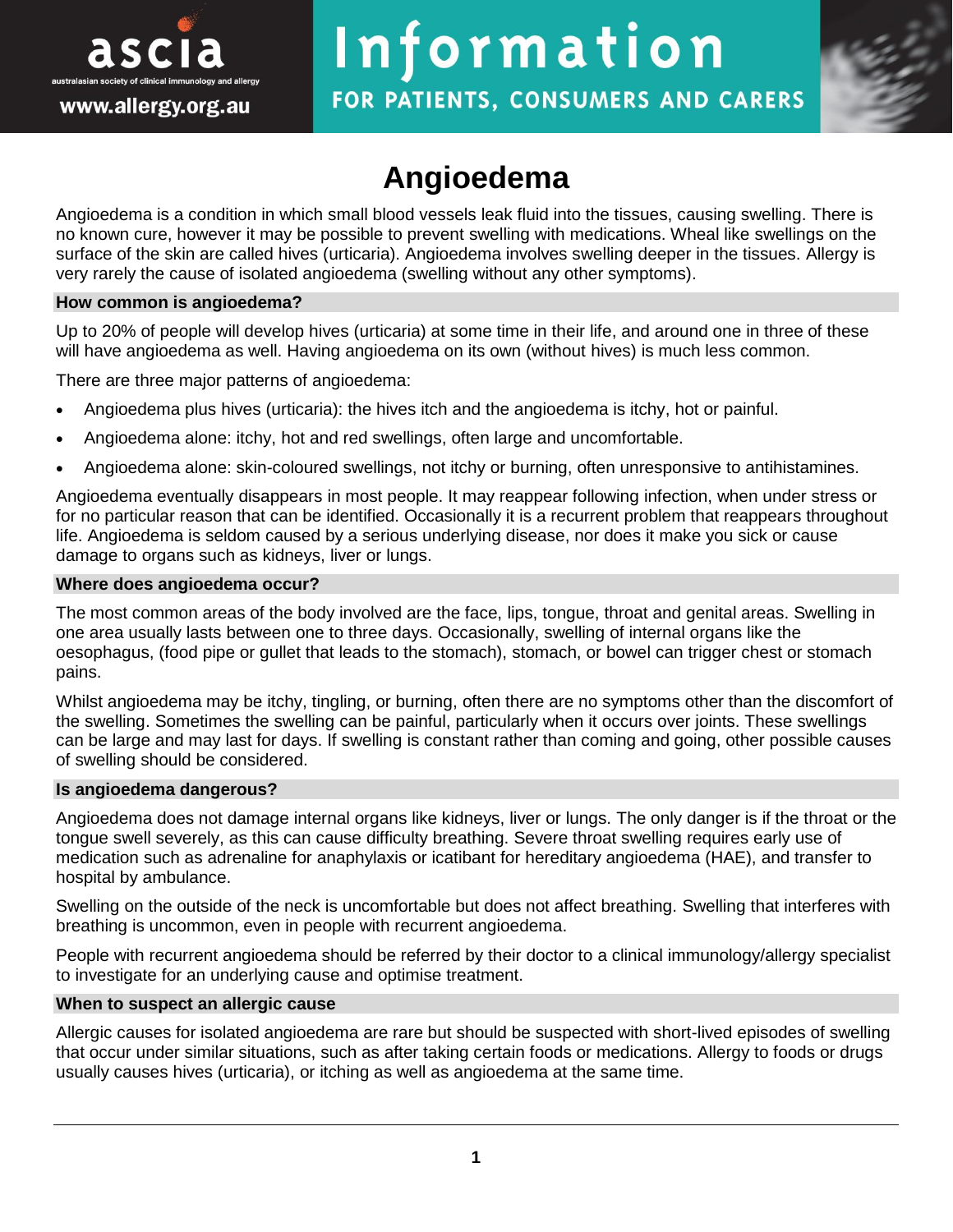# **ASCIA INFORMATION FOR PATIENTS, CONSUMERS AND CARERS**

Food allergy reactions are sometimes severe, dramatic and often associated with symptoms like trouble breathing, a drop in blood pressure, stomach upset and itchy hives (urticaria), as well as angioedema. Symptoms usually occur within one to two hours of eating the offending food and disappear within 12 to 24 hours. Allergy tests can be useful for this type of reaction, but it is important to note that food allergy is a very rare cause for isolated angioedema.

The role of food intolerance (which is different to allergy) remains controversial. Dietary changes such as avoiding naturally occurring food chemicals and food additives may sometimes be tried under the supervision of suitably experienced medical practitioners and accredited dietitians.

#### **Main causes of angioedema**

# **ACE (angiotensin converting enzyme) inhibitor medications**

Around 1 in 200 people who take these heart and blood pressure medications develop swellings. Most swellings appear within the first few months of treatment. However, sometimes the onset can be delayed for months to years, or only appear when the dose is increased. Why some people get swellings and others don't is unclear, but simply switching to another brand or type of ACE inhibitor doesn't seem to help.

The swellings from these medications are not itchy or painful, usually occur around the face, tongue and throat and are not accompanied by hives (urticaria). These are not allergic reactions and therefore can't be proven by any skin or blood allergy tests. If the symptoms disappear when the drug is stopped the diagnosis is usually considered confirmed. Resolution of swellings can take a number of weeks after stopping the medication.

# **Hereditary angioedema (HAE)**

This is a rare condition occurring in approximately 1 in 50,000 people, who have low levels (deficiency) or reduced effectiveness of C1-inhibitor enzyme. The face, tongue, throat and gut can be involved, and upper airway attacks can be life threatening. The swellings are not itchy or painful and skin colour is often normal. Internal swelling is relatively common, resulting in presentation to hospital with severe stomach or chest pains without external swelling at the same time. It is important to note that HAE is not associated with hives (urticaria), but sometimes a red circular rash can occur. Episodes can be triggered by emotional stress, alcohol, hormonal changes or trauma (such as dental surgery). HAE can be detected from blood testing.

Whilst HAE often runs in families, genetic changes associated with HAE may appear in a new generation that were not present in the parents. HAE usually presents in adolescence rather than in infancy, but presentation can also be delayed.

# **Acquired C1-inhibitor deficiency**

In even rarer cases, low levels of C1-inhibitor occur in association with some cases of lymphoma, malignancies and in autoimmune diseases such as Systemic Lupus Erythematosus (SLE). The swellings are similar to those described above.

#### **Infection**

A viral infection is usually the most common cause of hives (urticaria) and angioedema in children, especially if they last for more than 24 hours.

# **Food or drug allergy**

Swellings due to allergic reactions to foods or drugs are sometimes severe and dramatic, but usually resolve within 24 hours.

#### **Other causes**

Thyroid gland disease and some types of inflammatory arthritis are more common in people with hives (urticaria) and angioedema. In some people whose swellings persist for years without an obvious cause, an autoimmune process may be responsible. This means that part of the body's immune system may be attacking the skin. In most cases a single cause is not found. Allergic disease is almost never the cause of swellings that last for days or recur for weeks at a time.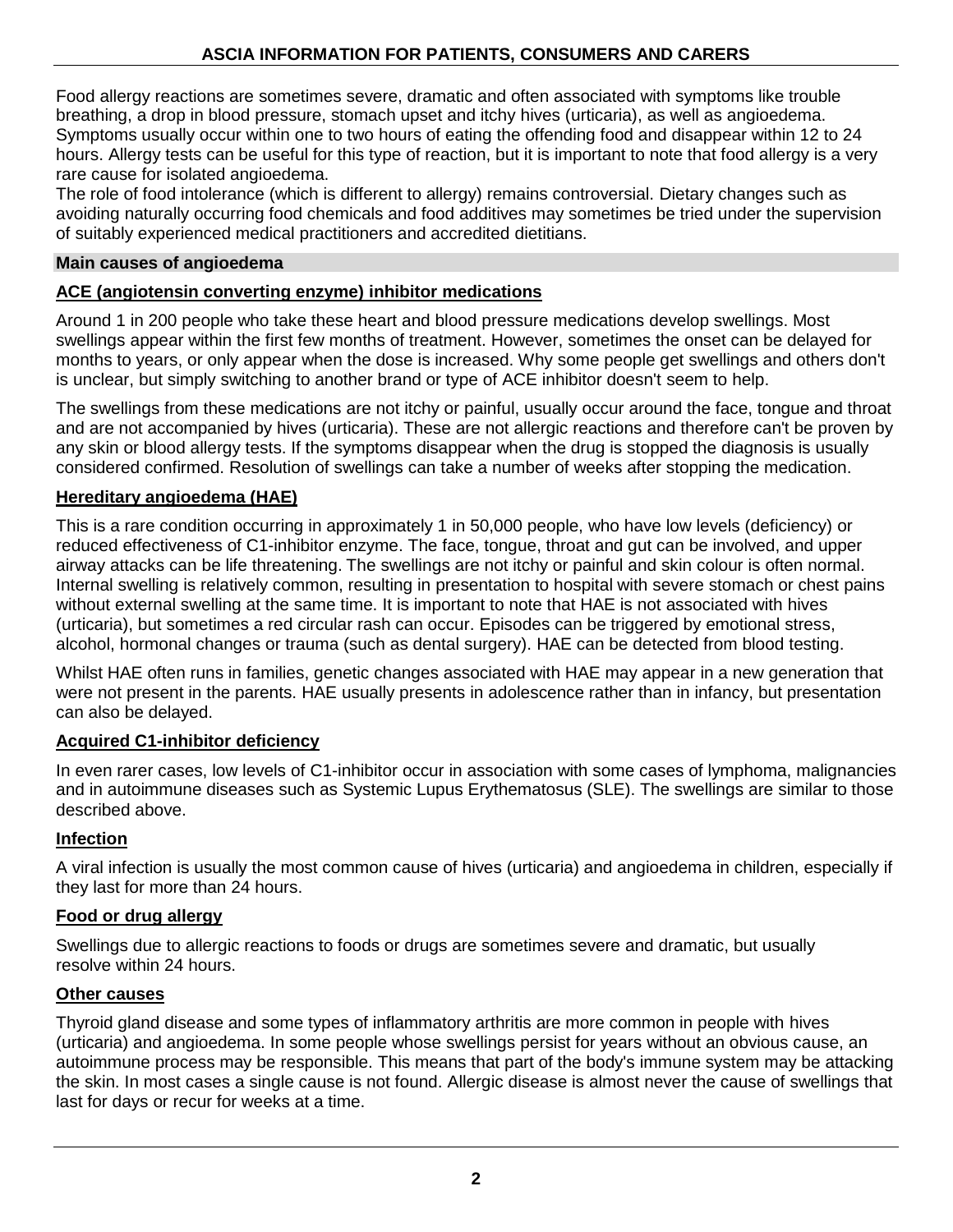# **Swellings that can look like angioedema**

- **Contact allergy** from animals or plants is usually localised to the site of direct contact. It is often itchy, shortlived, does not cause internal swelling and causes blistering rashes that weep and peel after a few days.
- **Animal allergy** can cause itchy hives (urticaria) and angioedema, but occurs mostly with severe hay fever (allergic rhinitis) and/or asthma.
- **Insect stings** from bees, wasps and some ants can cause severe local and temporary swellings.
- **Palindromic rheumatoid arthritis** is a rare form of arthritis that causes swellings that last a few days at a time, mainly over joints and affecting the limbs. Swellings are usually painful and hot, rather than itchy. Some people with this condition will eventually go on to develop rheumatoid arthritis.
- Less common mimics of angioedema include the following causes of swelling that tend to persist:
	- Dermatomyositis (muscle weakness, facial redness and swelling).
	- Blockage of the superior vena cava (a major vein in the chest which can result in fixed fluid accumulation in the neck and face and arms).
	- Underactive thyroid gland (which can cause puffiness of the face and lips known as myxoedema).
	- Facial rosacea (causing non-specific puffiness of the face, redness, flushing and pimples).
	- Orofacial granulomatosis (fixed facial and lip swelling sometimes associated with inflammation of the bowel).
	- Subcutaneous emphysema (leakage of air into the soft tissues, often occurring after trauma or surgery).
	- Cluster headache (severe one-sided headache associated with puffiness around the eye on the same side).

# **How long does angioedema last?**

This depends on the cause. If a treatable cause is found or if the cause is an ACE-inhibitor which is stopped, then the episodes of swelling should cease. If no cause is found, the swellings may stop after a few weeks or months or may continue for years, and it is not possible to predict when it will go away.

# **Aspirin, other pain medications and angioedema**

If you are allergic to aspirin or similar pain medications, taking them may trigger swelling. One in three people with angioedema will quickly have their swellings made worse if they take these medications, even if they are not allergic to them. It is therefore better to take paracetamol for pain management. If you are already on aspirin or similar pain medications regularly and without symptoms, then there is no need to stop taking them.

#### **Why do tests?**

The main reason for testing is to exclude underlying diseases, which may appear as angioedema first, and other conditions later. These conditions might need separate treatment or investigation. That is why a physical examination and blood tests are carried out in people who have significant or recurrent angioedema.

# **Management of angioedema**

- **Undergo tests to confirm or exclude an underlying cause.** This is important, but in most cases test results are normal.
- **Symptoms may disappear over time.** Some people only have a single episode, whereas others suffer from recurrent bouts, which eventually stop for no apparent reason.
- **Avoid aggravating factors.** Non-specific measures such as avoiding excessive heat, spicy foods or alcohol are often useful. Since Aspirin can make swellings worse, it should be avoided unless already being taken without a problem. ACE (angiotensin converting enzyme) inhibitors are usually avoided in people with a history of angioedema. Another group of heart and blood pressure medications called Angiotensin 2 receptor blockers are generally considered safe.
- **Antihistamines are the mainstays of treatment.** The release of histamine within the skin seems to be the trigger for swelling in most people. Antihistamines block this effect. Since they take one to two